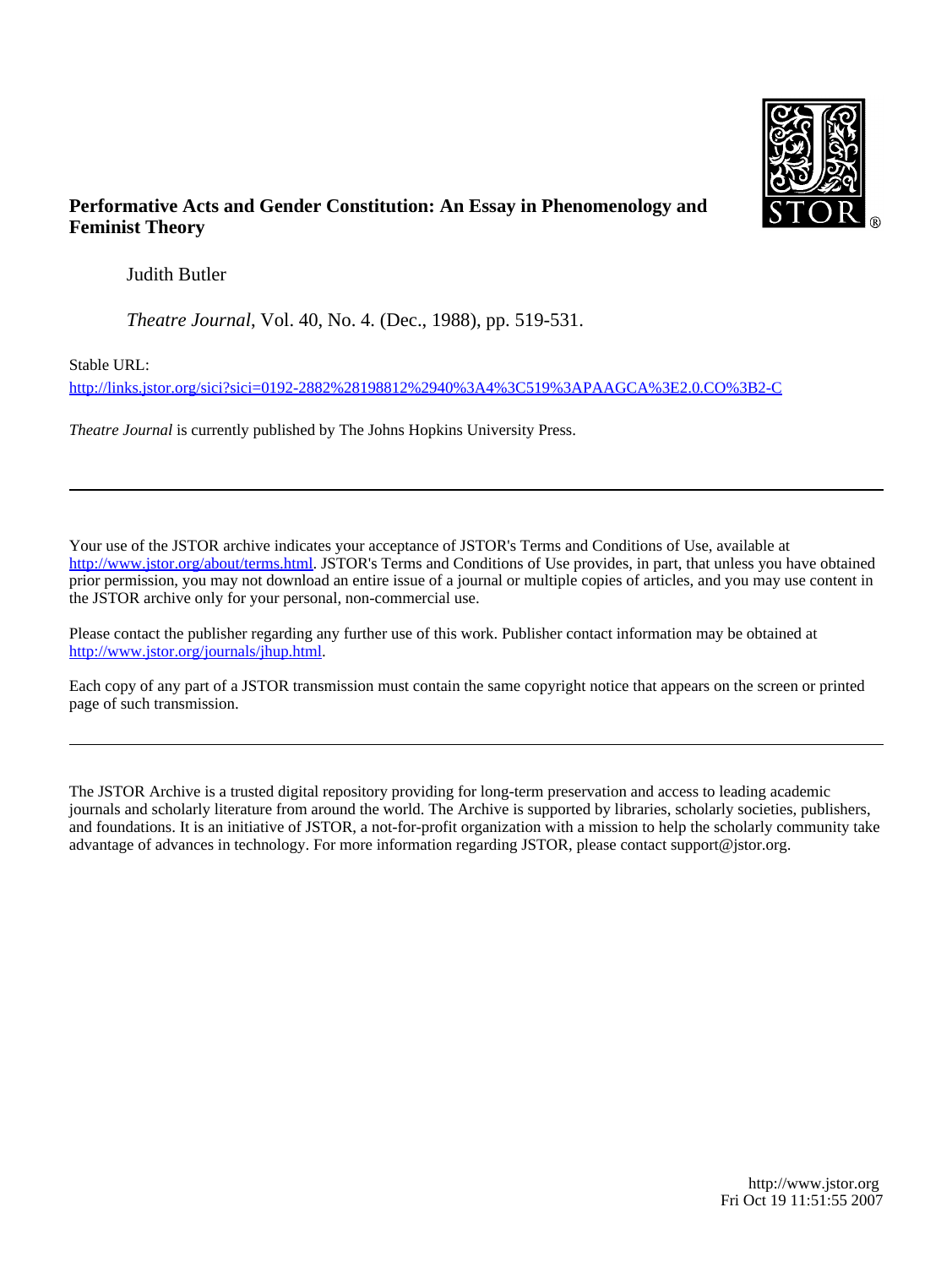# **Performative Acts and Gender Constitution: An Essay in Phenomenology and Feminist Theory**

### **Judith Butler**

Philosophers rarely think about acting in the theatrical sense, but they do have a discourse of 'acts' that maintains associative semantic meanings with theories of performance and acting. For example, John Searle's 'speech acts,' those verbal assurances and promises which seem not only to refer to a speaking relationship, but to constitute a moral bond between speakers, illustrate one of the illocutionary gestures that constitutes the stage of the analytic philosophy of language. Further, 'action theory,' a domain of moral philosophy, seeks to understand what it is 'to do' prior to any claim of what one *ought* to do. Finally, the phenomenological theory of 'acts,' espoused by Edmund Husserl, Maurice Merleau-Ponty and George Herbert Mead, among others, seeks to explain the mundane way in which social agents *constitute*  social reality through language, gesture, and all manner of symbolic social sign. Though phenomenology sometimes appears to assume the existence of a choosing and constituting agent prior to language (who poses as the sole source of its constituting acts), there is also a more radical use of the doctrine of constitution that takes the social agent as an *object* rather than the subject of constitutive acts.

When Simone de Beauvoir claims, "one is not born, but, rather, *becomes* a woman," she is appropriating and reinterpreting this doctrine of constituting acts from the phenomenological tradition.' In this sense, gender is in no way a stable identity or locus of agency from which various acts proceede; rather, it is an identity tenuously constituted in time-an identity instituted through a *stylized repetition* of *acts.* Further, gender is instituted through the stylization of the body and, hence, must be understood as the mundane way in which bodily gestures, movements, and enactments of various kinds constitute the illusion of an abiding gendered self. This formulation

*Judith Butler is an Assistant Professor of Philosophy at George Washington University. She is the author of* Subjects of Desire: Hegelian Reflection in Twentieth-Century France. *She has published articles in post-structuralist and gender theory.* 

<sup>&#</sup>x27;For a further discussion of Beauvoir's feminist contribution to phenomenological theory, see my "Variations on Sex and Gender: Beauvoir's *The Second Sex," Yale French Studies 172 (1986).*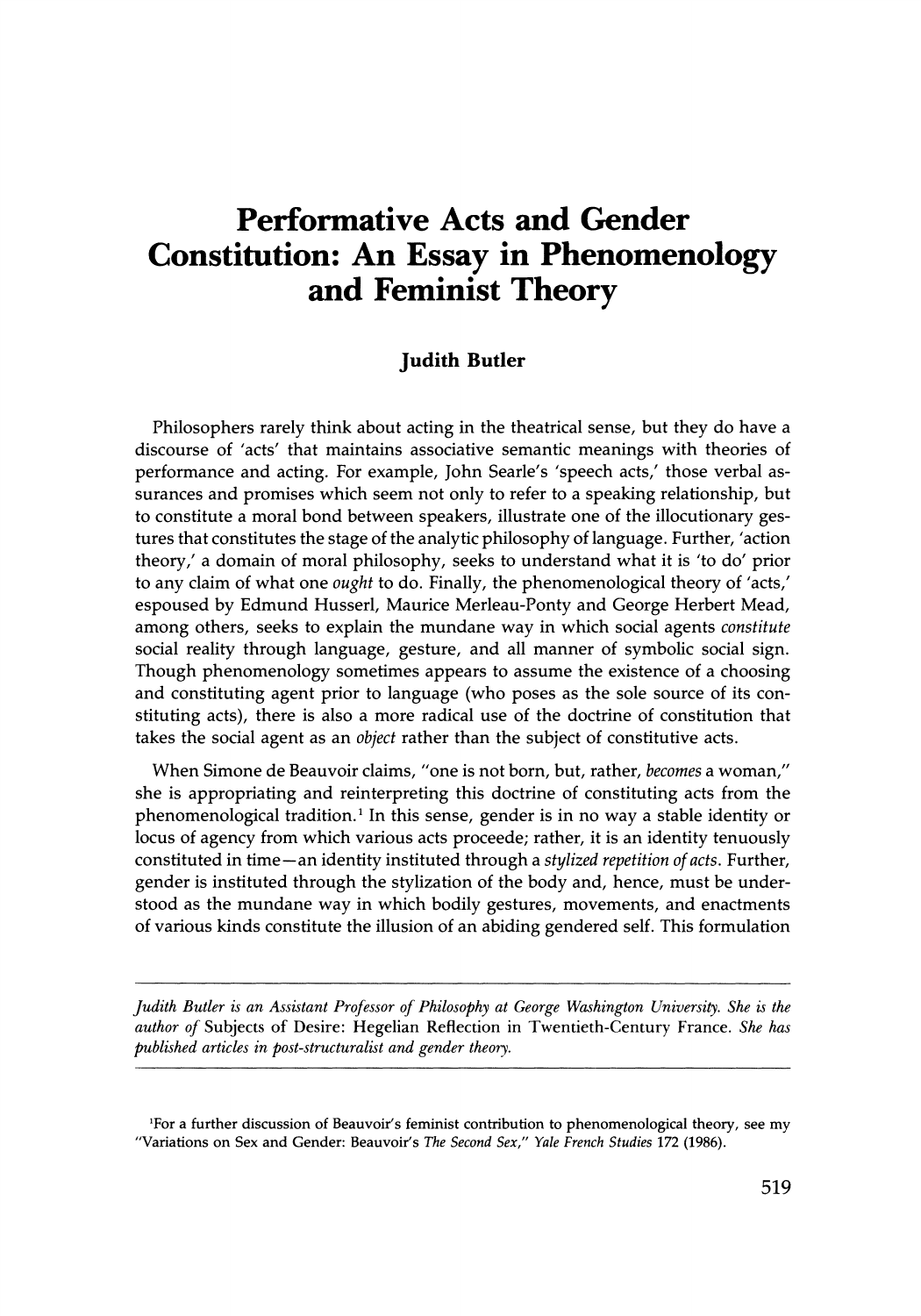moves the conception of gender off the ground of a substantial model of identity to one that requires a conception of a constituted *social temporality.* Significantly, if gender is instituted through acts which are internally discontinuous, then the *appearance of substance* is precisely that, a constructed identity, a performative accomplishment which the mundane social audience, including the actors themselves, come to believe and to perform in the mode of belief. If the ground of gender identity is the stylized repetition of acts through time, and not a seemingly seamless identity, then the possibilities of gender transformation are to be found in the arbitrary relation between such acts, in the possibility of a different sort of repeating, in the breaking or subversive repetition of that style.

Through the conception of gender acts sketched above, I will try to show some ways in which reified and naturalized conceptions of gender might be understood as constituted and, hence, capable of being constituted differently. In opposition to theatrical or phenomenological models which take the gendered self to be prior to its acts, I will understand constituting acts not only as constituting the identity of the actor, but as constituting that identity as a compelling illusion, an object of *belief.*  In the course of making my argument, I will draw from theatrical, anthropological, and philosophical discourses, but mainly phenomenology, to show that what is called gender identity is a performative accomplishment compelled by social sanction and taboo. In its very character as performative resides the possibility of contesting its reified status.

#### **I. SexIGender: Feminist and Phenomenological Views**

Feminist theory has often been critical of naturalistic explanations of sex and sexuality that assume that the meaning of women's social existence can be derived from some fact of their physiology. In distinguishing sex from gender, feminist theorists have disputed causal explanations that assume that sex dictates or necessitates certain social meanings for women's experience. Phenomenological theories of human embodiment have also been concerned to distinguish between the various physiological and biological causalities that structure bodily existence and the *meanings* that embodied existence assumes in the context of lived experience. In Merleau-Ponty's reflections in *The Phenomenology of Perception* on "the body in its sexual being," he takes issue with such accounts of bodily experience and claims that the body is "an historical idea" rather than "a natural species."<sup>2</sup> Significantly, it is this claim that Simone de Beauvoir cites in *The Second Sex* when she sets the stage for her claim that "woman," and by extension, any gender, is an historical situation rather than a natural fact. $3$ 

In both contexts, the existence and facticity of the material or natural dimensions of the body are not denied, but reconceived as distinct from the process by which the body comes to bear cultural meanings. For both Beauvoir and Merleau-Ponty,

<sup>&</sup>lt;sup>2</sup>Maurice Merleau-Ponty, "The Body in its Sexual Being," in *The Phenomenology of Perception*, trans. Colin Smith (Boston: Routledge and Kegan Paul, 1962).

<sup>3</sup>Simone de Beauvoir, *The Second Sex,* trans. *H.* M. Parshley (New York: Vintage, 1974), 38.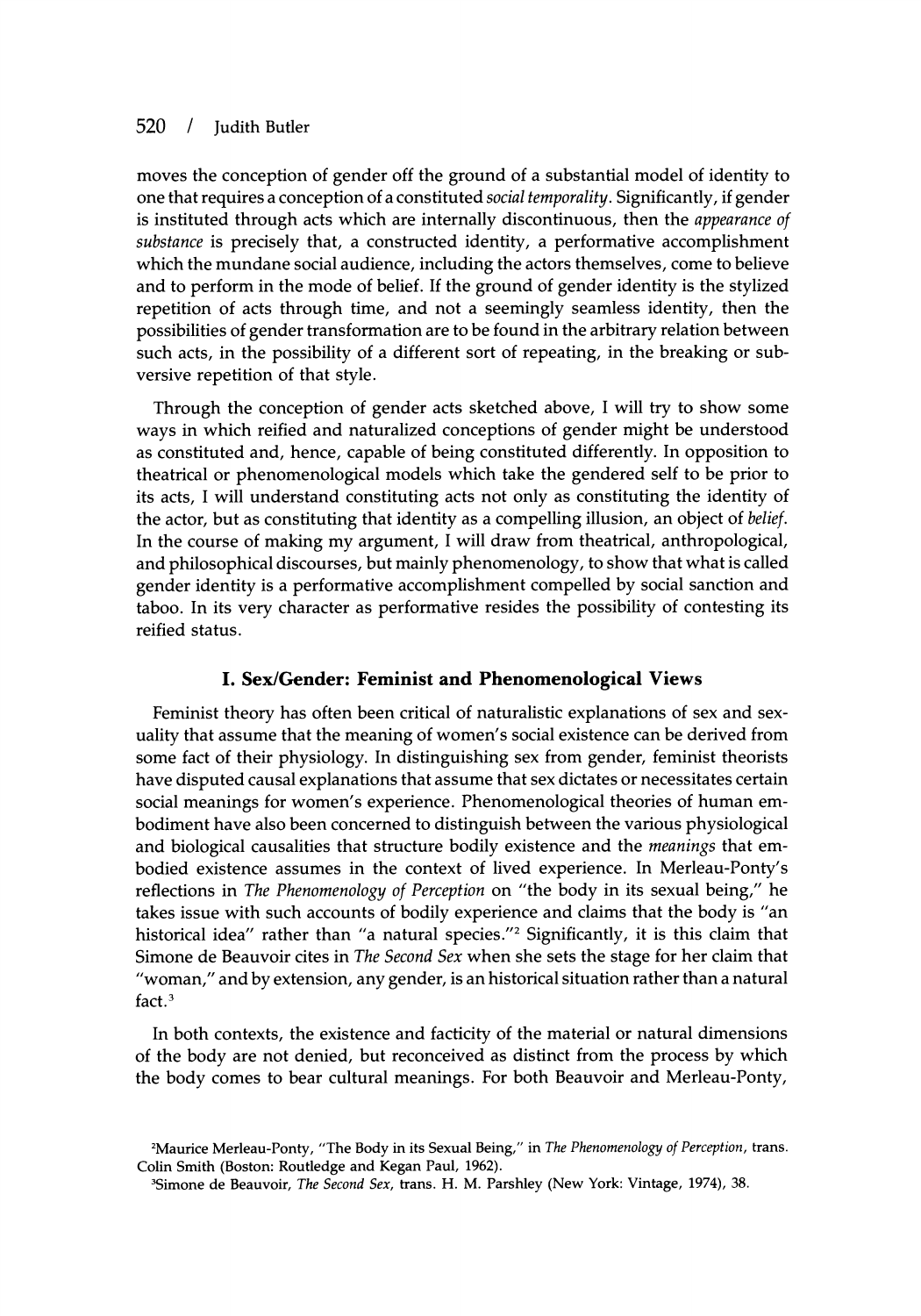the body is understood to be an active process of embodying certain cultural and historical possibilities, a complicated process of appropriation which any phenomenological theory of embodiment needs to describe. In order to describe the gendered body, a phenomenological theory of constitution requires an expansion of the conventional view of acts to mean both that which constitutes meaning and that through which meaning is performed or enacted. In other words, the acts by which gender is constituted bear similarities to performative acts within theatrical contexts. My task, then, is to examine in what ways gender is constructed through specific corporeal acts, and what possibilities exist for the cultural transformation of gender through such acts.

Merleau-Ponty maintains not only that the body is an historical idea but a set of possibilities to be continually realized. In claiming that the body is an historical idea, Merleau-Ponty means that it gains its meaning through a concrete and historically mediated expression in the world. That the body is a set of possibilities signifies (a) that its appearance in the world, for perception, is not predetermined by some manner of interior essence, and (b) that its concrete expression in the world must be understood as the taking up and rendering specific of a set of historical possibilities. Hence, there is an agency which is understood as the process of rendering such possibilities determinate. These possibilities are necessarily constrained by available historical conventions. The body is not a self-identical or merely factic materiality; it is a materiality that bears meaning, if nothing else, and the manner of this bearing is fundamentally dramatic. By dramatic I mean only that the body is not merely matter but a continual and incessant *materializing* of possibilities. One is not simply a body, but, in some very key sense, one does one's body and, indeed, one does one's body differently from one's contemporaries and from one's embodied predecessors and successors as well.

It is, however, clearly unfortunate grammar to claim that there is a 'we' or an 'I' that does its body, as if a disembodied agency preceded and directed an embodied exterior. More appropriate, I suggest, would be a vocabulary that resists the substance metaphysics of subject-verb formations and relies instead on an ontology of present participles. The 'I' that is its body is, of necessity, a mode of embodying, and the 'what' that it embodies is possibilities. But here again the grammar of the formulation misleads, for the possibilities that are embodied are not fundamentally exterior or antecedent to the process of embodying itself. As an intentionally organized materiality, the body is always an embodying *of* possibilities both conditioned and circumscribed by historical convention. In other words, the body is a historical situation, as Beauvoir has claimed, and is a manner of doing, dramatizing, and *reproducing* a historical situation.

To do, to dramatize, to reproduce, these seem to be some of the elementary structures of embodiment. This doing of gender is not merely a way in which embodied agents are exterior, surfaced, open to the perception of others. Embodiment clearly manifests a set of strategies or what Sartre would perhaps have called a style of being or Foucault, "a stylistics of existence." This style is never fully self-styled, for living styles have a history, and that history conditions and limits possibilities. Consider gender, for instance, as a *corporeal style,* an 'act,' as it were, which is both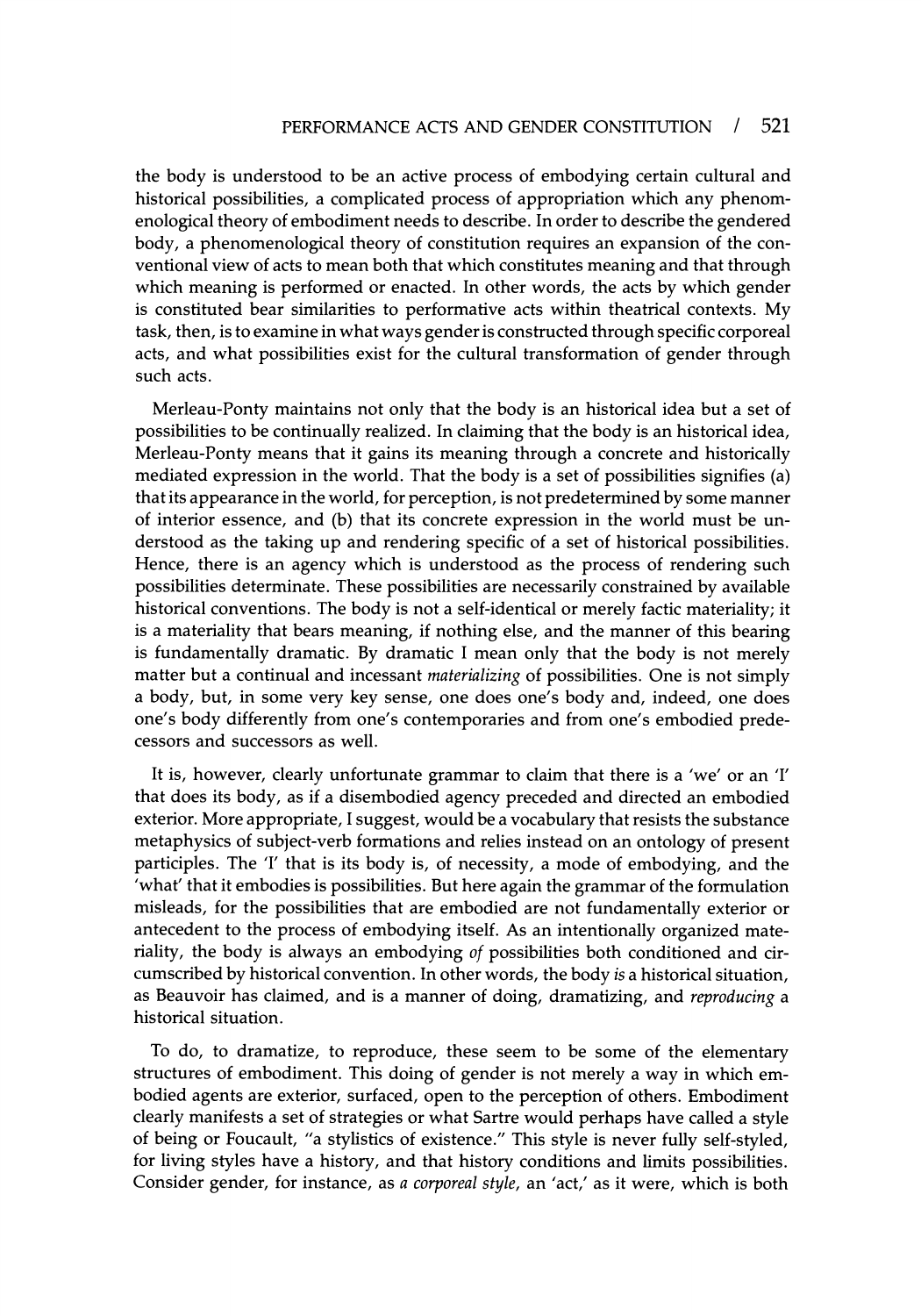intentional and performative, where 'performative' itself carries the double-meaning of 'dramatic' and 'non-referential.'

When Beauvoir claims that 'woman' is a historical idea and not a natural fact, she clearly underscores the distinction between sex, as biological facticity, and gender, as the cultural interpretation or signification of that facticity. To be female is, according to that distinction, a facticity which has no meaning, but to be a woman is to have *become* a woman, to compel the body to conform to an historical idea of 'woman,' to induce the body to become a cultural sign, to materialize oneself in obedience to an historically delimited possibility, and to do this as a sustained and repeated corporeal project. The notion of a 'project', however, suggests the originating force of a radical will, and because gender is a project which has cultural survival as its end, the term 'strategy' better suggests the situation of duress under which gender performance always and variously occurs. Hence, as a strategy of survival, gender is a performance with clearly punitive consequences. Discrete genders are part of what 'humanizes' individuals within contemporary culture; indeed, those who fail to do their gender right are regularly punished. Because there is neither an 'essence' that gender expresses or externalizes nor an objective ideal to which gender aspires; because gender is not a fact, the various acts of gender creates the idea of gender, and without those acts, there would be no gender at all. Gender is, thus, a construction that regularly conceals its genesis. The tacit collective agreement to perform, produce, and sustain discrete and polar genders as cultural fictions is obscured by the credibility of its own production. The authors of gender become entranced by their own fictions whereby the construction compels one's belief in its necessity and naturalness. The historical possibilities materialized through various corporeal styles are nothing other than those punitively regulated cultural fictions that are alternately embodied and disguised under duress.

How useful is a phenomenological point of departure for a feminist description of gender? On the surface it appears that phenomenology shares with feminist analysis a commitment to grounding theory in lived experience, and in revealing the way in which the world is produced through the constituting acts of subjective experience. Clearly, not all feminist theory would privilege the point of view of the subject, (Kristeva once objected to feminist theory as 'too existentialist')<sup>4</sup> and yet the feminist claim that the personal is political suggests, in part, that subjective experience is not only structured by existing political arrangements, but effects and structures those arrangements in turn. Feminist theory has sought to understand the way in which systemic or pervasive political and cultural structures are enacted and reproduced through individual acts and practices, and how the analysis of ostensibly personal situations is clarified through situating the issues in a broader and shared cultural context. Indeed, the feminist impulse, and I am sure there is more than one, has often emerged in the recognition that my pain or my silence or my anger or my perception is finally not mine alone, and that it delimits me in a shared cultural situation which in turn enables and empowers me in certain unanticipated ways. The personal is thus implicitly political inasmuch as it is conditioned by shared social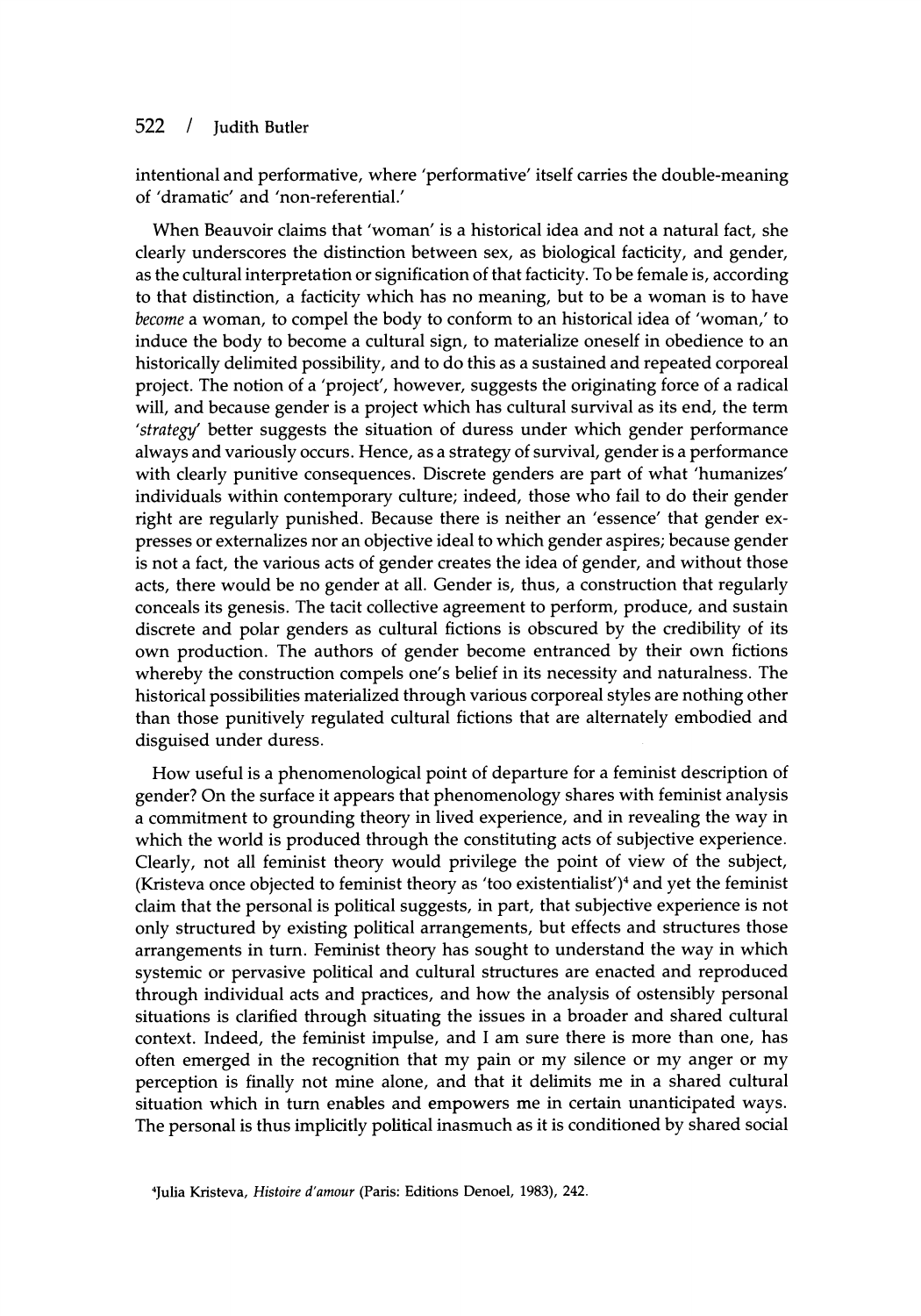structures, but the personal has also been immunized against political challenge to the extent that public/private distinctions endure. For feminist theory, then, the personal becomes an expansive category, one which accommodates, if only implicitly, political structures usually viewed as public. Indeed, the very meaning of the political expands as well. At its best, feminist theory involves a dialectical expansion of both of these categories. My situation does not cease to be mine just because it is the situation of someone else, and my acts, individual as they are, nevertheless reproduce the situation of my gender, and do that in various ways. In other words, there is, latent in the personal is political formulation of feminist theory, a supposition that the life-world of gender relations is constituted, at least partially, through the concrete and historically mediated *acts* of individuals. Considering that "the" body is invariably transformed into his body or her body, the body is only known through its gendered appearance. It would seem imperative to consider the way in which this gendering of the body occurs. My suggestion is that the body becomes its gender through a series of acts which are renewed, revised, and consolidated through time. From a feminist point of view, one might try to reconceive the gendered body as the legacy of sedimented acts rather than a predetermined or foreclosed structure, essence or fact, whether natural, cultural, or linguistic.

The feminist appropriation of the phenomenological theory of constitution might employ the notion of an *act* in a richly ambiguous sense. If the personal is a category which expands to include the wider political and social structures, then the acts of the gendered subject would be similarly expansive. Clearly, there are political acts which are deliberate and instrumental actions of political organizing, resistance collective intervention with the broad aim of instating a more just set of social and political relations. There are thus acts which are done in the name of women, and then there are acts in and of themselves, apart from any instrumental consequence, that challenge the category of women itself. Indeed, one ought to consider the futility of a political program which seeks radically to transform the social situation of women without first determining whether the category of woman is socially constructed in such a way that to be a woman is, by definition, to be in an oppressed situation. In an understandable desire to forge bonds of solidarity, feminist discourse has often relied upon the category of woman as a universal presupposition of cultural experience which, in its universal status, provides a false ontological promise of eventual political solidarity. In a culture in which the false universal of 'man' has for the most part been presupposed as coextensive with humanness itself, feminist theory has sought with success to bring female specificity into visibility and to rewrite the history of culture in terms which acknowledge the presence, the influence, and the oppression of women. Yet, in this effort to combat the invisibility of women as a category feminists run the risk of rendering visible a category which may or may not be representative of the concrete lives of women. As feminists, we have been less eager, I think, to consider the status of the category itself and, indeed, to discern the conditions of oppression which issue from an unexamined reproduction of gender identities which sustain discrete and binary categories of man and woman.

When Beauvoir claims that woman is an "historical situation," she emphasizes that the body suffers a certain cultural construction, not only through conventions that sanction and proscribe how one acts one's body, the 'act' or performance that one's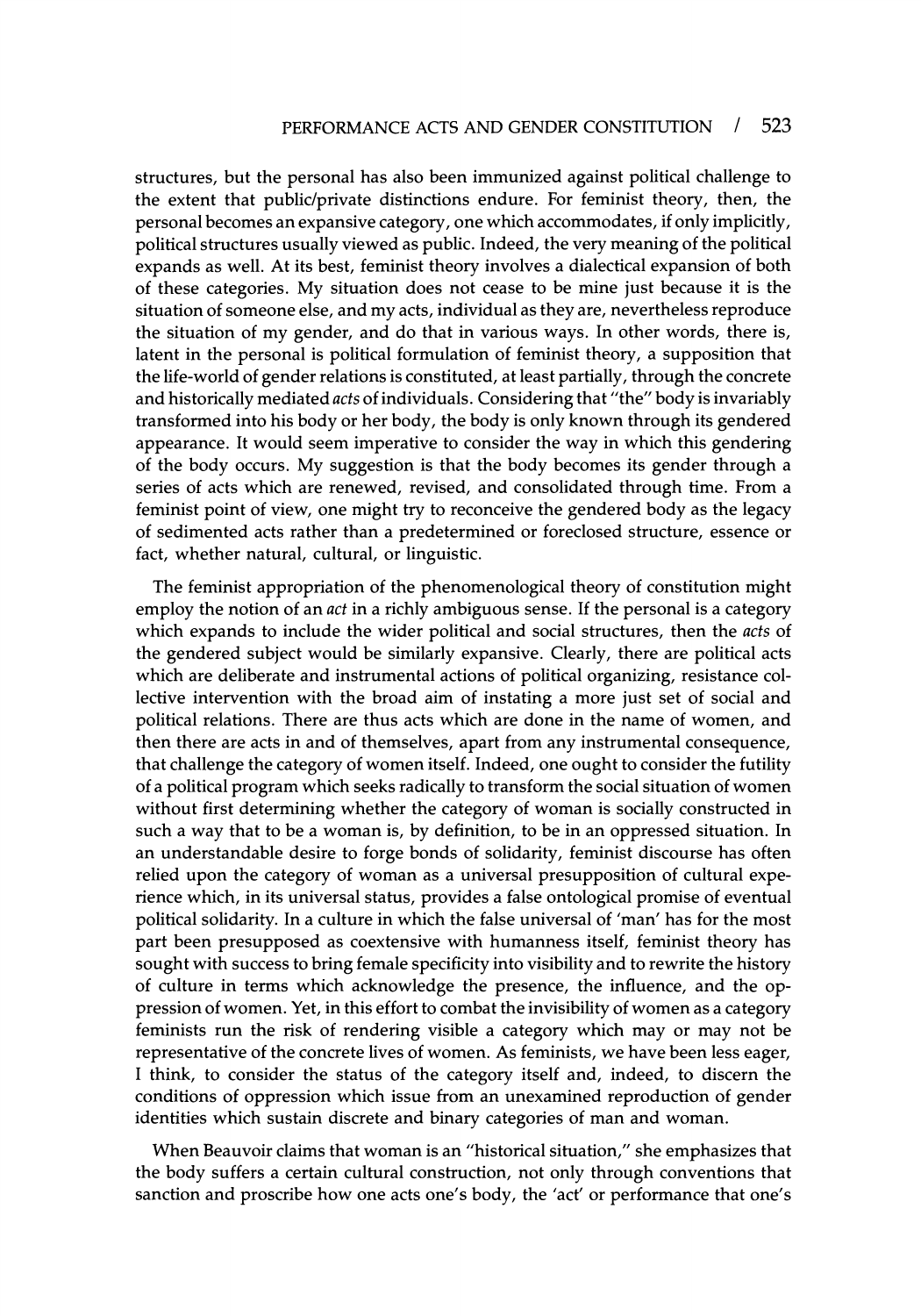body is, but also in the tacit conventions that structure the way the body is culturally perceived. Indeed, if gender is the cultural significance that the sexed body assumes, and if that significance is codetermined through various acts and their cultural perception, then it would appear that from within the terms of culture it is not possible to know sex as distinct from gender. The reproduction of the category of gender is enacted on a large political scale, as when women first enter a profession or gain certain rights, or are reconceived in legal or political discourse in significantly new ways. But the more mundane reproduction of gendered identity takes place through the various ways in which bodies are acted in relationship to the deeply entrenched or sedimented expectations of gendered existence. Consider that there is a sedimentation of gender norms that produces the peculiar phenomenon of a natural sex, or a real woman, or any number of prevalent and compelling social fictions, and that this is a sedimentation that over time has produced a set of corporeal styles which, in reified form, appear as the natural configuration of bodies into sexes which exist in a binary relation to one another.

#### **11. Binary Genders and the Heterosexual Contract**

To guarantee the reproduction of a given culture, various requirements, wellestablished in the anthropological literature of kinship, have instated sexual reproduction within the confines of a heterosexually-based system of marriage which requires the reproduction of human beings in certain gendered modes which, in effect, guarantee the eventual reproduction of that kinship system. As Foucault and others have pointed out, the association of a natural sex with a discrete gender and with an ostensibly natural 'attraction' to the opposing sex/gender is an unnatural conjunction of cultural constructs in the service of reproductive interest^.^ Feminist cultural anthropology and kinship studies have shown how cultures are governed by conventions that not only regulate and guarantee the production, exchange, and consumption of material goods, but also reproduce the bonds of kinship itself, which require taboos and a punitive regulation of reproduction to effect that end. Levi-Strauss has shown how the incest taboo works to guarantee the channeling of sexuality into various modes of heterosexual marriage,<sup>6</sup> Gayle Rubin has argued convincingly that the incest taboo produces certain kinds of discrete gendered identities and sexualities.<sup>7</sup> My point is simply that one way in which this system of compulsory heterosexuality is reproduced and concealed is through the cultivation of bodies into discrete sexes with 'natural' appearances and 'natural' heterosexual dispositions. Although the enthnocentric conceit suggests a progression beyond the mandatory structures of kinship relations as described by Levi-Strauss, I would suggest, along with Rubin, that contemporary gender identities are so many marks or "traces" of

<sup>&#</sup>x27;See Michel Foucault, *The History of Sexuality: An Introduction,* trans. Robert Hurley (New York: Random House, 1980), 154: "the notion of 'sex' made it possible to group together, in an artificial unity, anatomical elements, biological functions, conducts, sensations, and pleasures, and it enabled one to make use of this fictitious unity as a causal principle . . .".

<sup>%</sup>ee Claude Levi-Strauss, *The Elementary Structures of Kinship* (Boston: Beacon Press, 1965).

<sup>&#</sup>x27;Gayle Rubin, "The Traffic in Women: Notes on the 'Political Economy' of Sex," in *Toward an Anthropology of Women,* ed. Rayna R. Reiter (New York: Monthly Review Press, 1975), 178-85.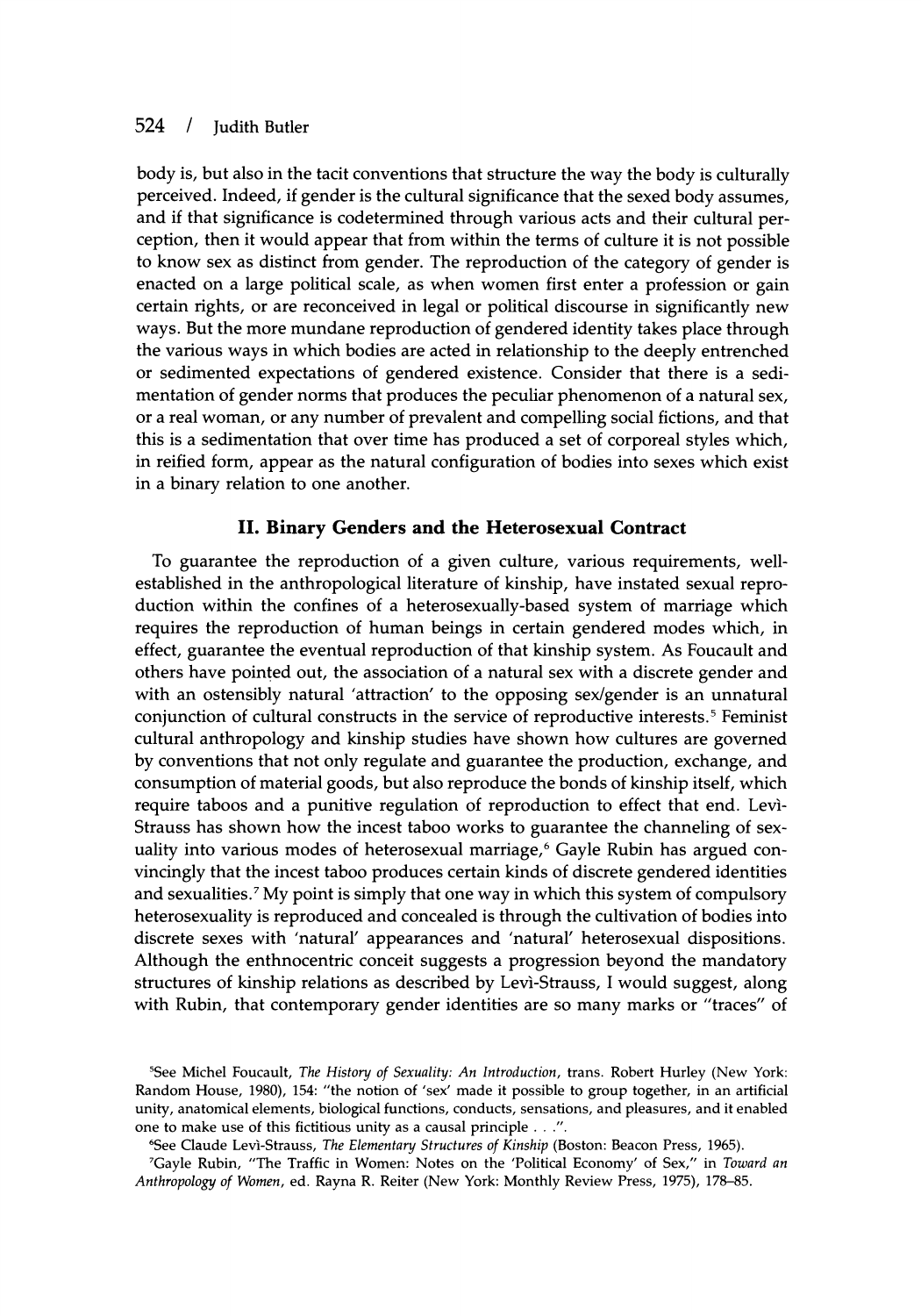residual kinship. The contention that sex, gender, and heterosexuality are historical products which have become conjoined and reified as natural over time has received a good deal of critical attention not only from Michel Foucault, but Monique Wittig, gay historians, and various cultural anthropologists and social psychologists in recent years.8 These theories, however, still lack the critical resources for thinking radically about the historical sedimentation of sexuality and sex-related constructs if they do not delimit and describe the mundane manner in which these constructs are produced, reproduced, and maintained within the field of bodies.

Can phenomenology assist a feminist reconstruction of the sedimented character of sex, gender, and sexuality at the level of the body? In the first place, the phenomenological focus on the various acts by which cultural identity is constituted and assumed provides a felicitous starting point for the feminist effort to understand the mundane manner in which bodies get crafted into genders. The formulation of the body as a mode of dramatizing or enacting possibilities offers a way to understand how a cultural convention is embodied and enacted. But it seems difficult, if not impossible, to imagine a way to conceptualize the scale and systemic character of women's oppression from a theoretical position which takes constituting acts to be its point of departure. Although individual acts do work to maintain and reproduce systems of oppression, and, indeed, any theory of personal political responsibility presupposes such a view, it doesn't follow that oppression is a sole consequence of such acts. One might argue that without human beings whose various acts, largely construed, produce and maintain oppressive conditions, those conditions would fall away, but note that the relation between acts and conditions is neither unilateral nor unmediated. There are social contexts and conventions within which certain acts not only become possible but become conceivable as acts at all. The transformation of social relations becomes a matter, then, of transforming hegemonic social conditions rather than the individual acts that are spawned by those conditions. Indeed, one runs the risk of addressing the merely indirect, if not epiphenomenal, reflection of those conditions if one remains restricted to a politics of acts.

But the theatrical sense of an "act" forces a revision of the individualist assumptions underlying the more restricted view of constituting acts within phenomenological discourse. As a given temporal duration within the entire performance, "acts" are a shared experience and 'collective action.' Just as within feminist theory the very category of the personal is expanded to include political structures, so is there a theatrically-based and, indeed, less individually-oriented view of acts that goes some of the way in defusing the criticism of act theory as 'too existentialist.' The act that gender is, the act that embodied agents *are* inasmuch as they dramatically and actively embody and, indeed, *wear* certain cultural significations, is clearly not one's act alone. Surely, there are nuanced and individual ways of *doing* one's gender, but *that* one does it, and that one does it in *accord with* certain sanctions and proscriptions, is clearly not a fully individual matter. Here again, I don't mean to minimize the effect

<sup>&#</sup>x27;See my "Variations on Sex and Gender: Beauvoir, Wittig, and Foucault," in *Feminism as* Critique, ed. Seyla Benhabib and Drucila Cornell (London: Basil Blackwell, 1987 [distributed by University of Minnesota Press]).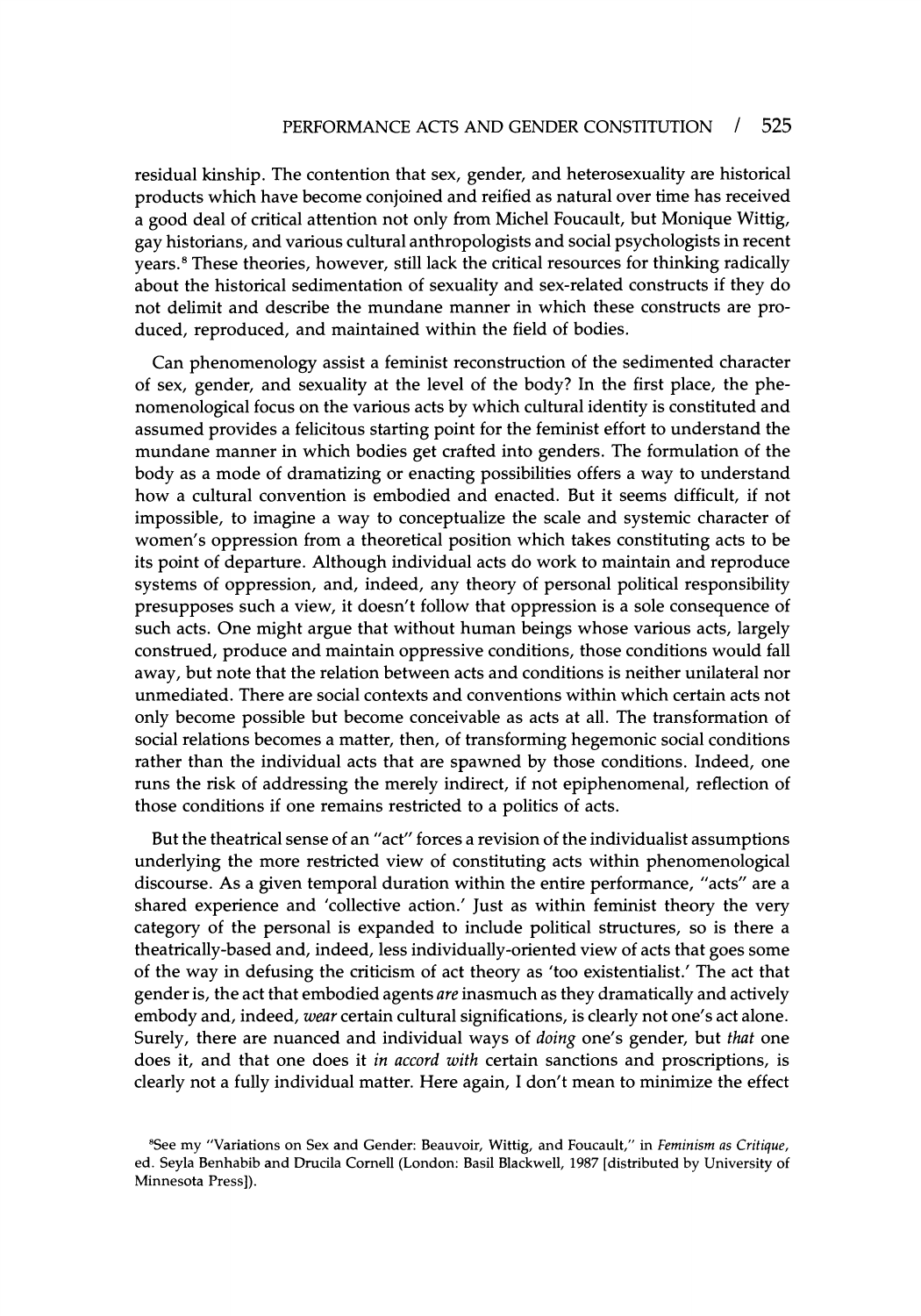of certain gender norms which originate within the family and are enforced through certain familial modes of punishment and reward and which, as a consequence, might be construed as highly individual, for even there family relations recapitulate, individualize, and specify pre-existing cultural relations; they are rarely, if ever, radically original. The act that one does, the act that one performs, is, in a sense, an act that has been going on before one arrived on the scene. Hence, gender is an act which has been rehearsed, much as a script survives the particular actors who make use of it, but which requires individual actors in order to be actualized and reproduced as reality once again. The complex components that go into an act must be distinguished in order to understand the kind of acting in concert and acting in accord which acting one's gender invariably is.

In what senses, then, is gender an act? As anthropologist Victor Turner suggests in his studies of ritual social drama, social action requires a performance which is repeated. This repetition is at once a reenactment and reexperiencing of a set of meanings already socially established; it is the mundane and ritualized form of their legitimation.<sup>9</sup> When this conception of social performance is applied to gender, it is clear that although there are individual bodies that enact these significations by becoming stylized into gendered modes, this "action" is immediately public as well. There are temporal and collective dimensions to these actions, and their public nature is not inconsequential; indeed, the performance is effected with the strategic aim of maintaining gender within its binary frame. Understood in pedagogical terms, the performance renders social laws explicit.

As a public action and performative act, gender is not a radical choice or project that reflects a merely individual choice, but neither is it imposed or inscribed upon the individual, as some post-structuralist displacements of the subject would contend. The body is not passively scripted with cultural codes, as if it were a lifeless recipient of wholly pre-given cultural relations. But neither do embodied selves pre-exist the cultural conventions which essentially signify bodies. Actors are always already on the stage, within the terms of the performance. Just as a script may be enacted in various ways, and just as the play requires both text and interpretation, so the gendered body acts its part in a culturally restricted corporeal space and enacts interpretations within the confines of already existing directives.

ySee Victor Turner, *Dramas, Fields, and Metaphors* (Ithaca: Cornell University Press, 1974). Clifford Geertz suggests in "Blurred Genres: The Refiguration of Thought," in *Local Knowledge, Further Essays in Interpretive Anthropology* (New York: Basic Books, 1983), that the theatrical metaphor is used by recent social theory in two, often opposing, ways. Ritual theorists like Victor Turner focus on a notion of social drama of various kinds as a means for settling internal conflicts within a culture and regenerating social cohesion. On the other hand, symbolic action approaches, influenced by figures as diverse as Emile Durkheim, Kenneth Burke, and Michel Foucault, focus on the way in which political authority and questions of legitimation are thematized and settled within the terms of performed meaning. Geertz himself suggests that the tension might be viewed dialectically; his study of political organization in Bali as a "theatre-state" is a case in point. In terms of an explicitly feminist account of gender as performative, it seems clear to me that an account of gender as ritualized, public performance must be combined with an analysis of the political sanctions and taboos under which that performance may and may not occur within the public sphere free of punitive consequence.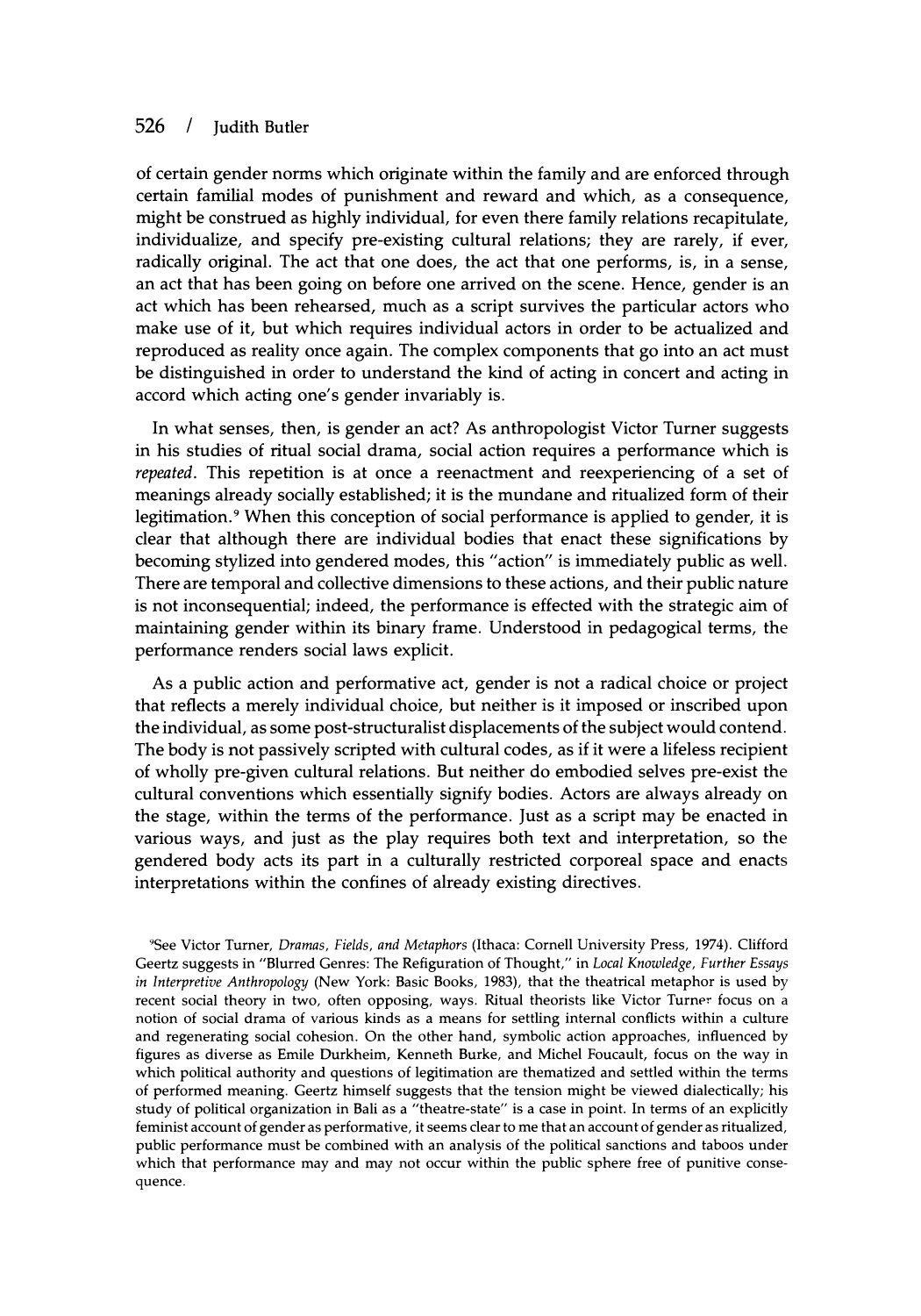Although the links between a theatrical and a social role are complex and the distinctions not easily drawn (Bruce Wilshire points out the limits of the comparison in *Role-Playing and Identity: The Limits of Theatre as Metaphor<sup>10</sup>), it seems clear that,* although theatrical performances can meet with political censorship and scathing criticism, gender performances in non-theatrical contexts are governed by more clearly punitive and regulatory social conventions. Indeed, the sight of a transvestite onstage can compel pleasure and applause while the sight of the same transvestite on the seat next to us on the bus can compel fear, rage, even violence. The conventions which mediate proximity and identification in these two instances are clearly quite different. I want to make two different kinds of claims regarding this tentative distinction. In the theatre, one can say, 'this is just an act,' and de-realize the act, make acting into something quite distinct from what is real. Because of this distinction, one can maintain one's sense of reality in the face of this temporary challenge to our existing ontological assumptions about gender arrangements; the various conventions which announce that 'this is only a play' allows strict lines to be drawn between the performance and life. On the street or in the bus, the act becomes dangerous, if it does, precisely because there are no theatrical conventions to delimit the purely imaginary character of the act, indeed, on the street or in the bus, there is no presumption that the act is distinct from a reality; the disquieting effect of the act is that there are no conventions that facilitate making this separation. Clearly, there is theatre which attempts to contest or, indeed, break down those conventions that demarcate the imaginary from the real (Richard Schechner brings this out quite clearly in *Between Theatre and Anthropology").* Yet in those cases one confronts the same phenomenon, namely, that the act is not contrasted with the real, but *constitutes* a reality that is in some sense new, a modality of gender that cannot readily be assimilated into the pre-existing categories that regulate gender reality. From the point of view of those established categories, one may want to claim, but oh, this is *really* a girl or a woman, or this is *really* a boy or a man, and further that the *appearance*  contradicts the *reality* of the gender, that the discrete and familiar reality must be there, nascent, temporarily unrealized, perhaps realized at other times or other places. The transvestite, however, can do more than simply express the distinction between sex and gender, but challenges, at least implicitly, the distinction between appearance and reality that structures a good deal of popular thinking about gender identity. If the 'reality' of gender is constituted by the performance itself, then there is no recourse to an essential and unrealized 'sex' or 'gender' which gender performances ostensibly express. Indeed, the transvestite's gender is as fully real as anyone whose performance complies with social expectations.

Gender reality is performative which means, quite simply, that it is real only to the extent that it is performed. It seems fair to say that certain kinds of acts are usually interpreted as expressive of a gender core or identity, and that these acts either conform to an expected gender identity or contest that expectation in some

<sup>&</sup>lt;sup>10</sup>Bruce Wilshire, *Role-Playing and Identity: The Lmits of Theatre as Metaphor (Boston: Routledge and* Kegan Paul, 1981).

<sup>&</sup>quot;fichard Schechner, *Between Theatre and Anthropology* (Philadelphia: University of Pennsylvania Press, 1985). See especially, "News, Sex, and Performance," 295-324.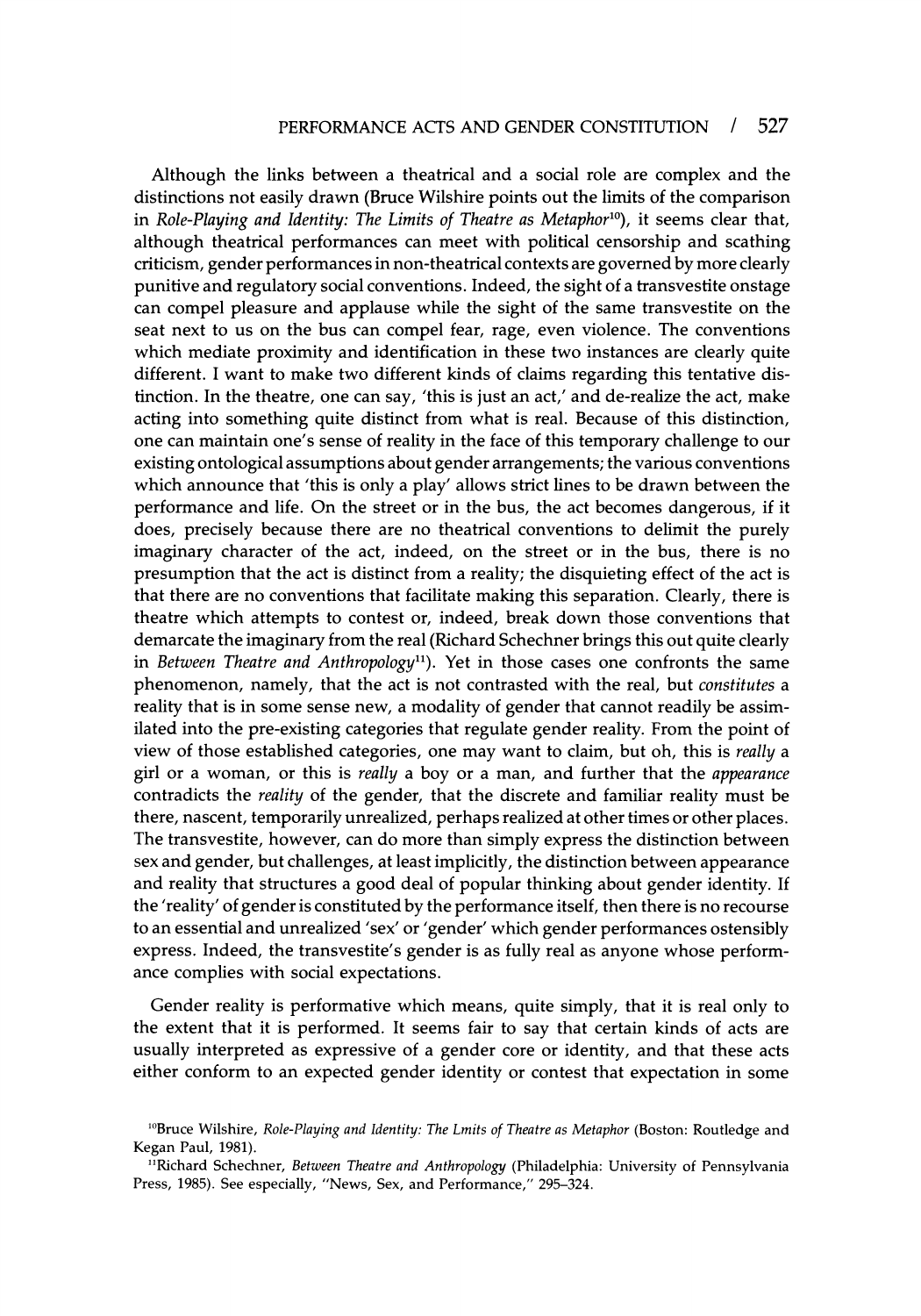way. That expectation, in turn, is based upon the perception of sex, where sex is understood to be the discrete and factic datum of primary sexual characteristics. This implicit and popular theory of acts and gestures as *expressive* of gender suggests that gender itself is something prior to the various acts, postures, and gestures by which it is dramatized and known; indeed, gender appears to the popular imagination as a substantial core which might well be understood as the spiritual or psychological correlate of biological sex.<sup>12</sup> If gender attributes, however, are not expressive but performative, then these attributes effectively constitute the identity they are said to express or reveal. The distinction between expression and performativeness is quite crucial, for if gender attributes and acts, the various ways in which a body shows or produces its cultural signification, are performative, then there is no preexisting identity by which an act or attribute might be measured; there would be no true or false, real or distorted acts of gender, and the postulation of a true gender identity would be revealed as a regulatory fiction. That gender reality is created through sustained social performances means that the very notions of an essential sex, a true or abiding masculinity or femininity, are also constituted as part of the strategy by which the performative aspect of gender is concealed.

As a consequence, gender cannot be understood as a *role* which either expresses or disguises an interior 'self,' whether that 'self' is conceived as sexed or not. As performance which is performative, gender is an 'act,' broadly construed, which constructs the social fiction of its own psychological interiority. As opposed to a view such as Erving Goffman's which posits a self which assumes and exchanges various 'roles' within the complex social expectations of the 'game' of modern life, $13$  I am suggesting that this self is not only irretrievably 'outside,' constituted in social discourse, but that the ascription of interiority is itself a publically regulated and sanctioned form of essence fabrication. Genders, then, can be neither true nor false, neither real nor apparent. And yet, one is compelled to live in a world in which genders constitute univocal signifiers, in which gender is stabilized, polarized, rendered discrete and intractable. In effect, gender is made to comply with a model of truth and falsity which not only contradicts its own performative fluidity, but serves a social policy of gender regulation and control. Performing one's gender wrong initiates a set of punishments both obvious and indirect, and performing it well provides the reassurance that there is an essentialism of gender identity after all. That this reassurance is so easily displaced by anxiety, that culture so readily punishes or marginalizes those who fail to perform the illusion of gender essentialism should be sign enough that on some level there is social knowledge that the truth or falsity of gender is only socially compelled and in no sense ontologically necessitated.14

<sup>12</sup>In Mother Camp (Prentice-Hall, 1974), Anthropologist Esther Newton gives an urben ethnography of drag queens in which she suggests that all gender might be understood on the model of drag. In *Gender: An Ethnomethodological Approach* (Chicago: University of Chicago Press, 1978), Suzanne J. Kessler and Wendy McKenna argue that gender is an "accomplishment" which requires the skills of constructing the body into a socially legitimate artifice.

"See Erving Goffmann, *The Presentation of Self in Everyday Life* (Garden City: Doubleday, 1959).

14See Michel Foucault's edition of *Herculine Barbin: The Iournals of a Nineteenth Century French Hermaphrodite,* trans. Richard McDougall (New York: Pantheon Books, 1984), for an interesting display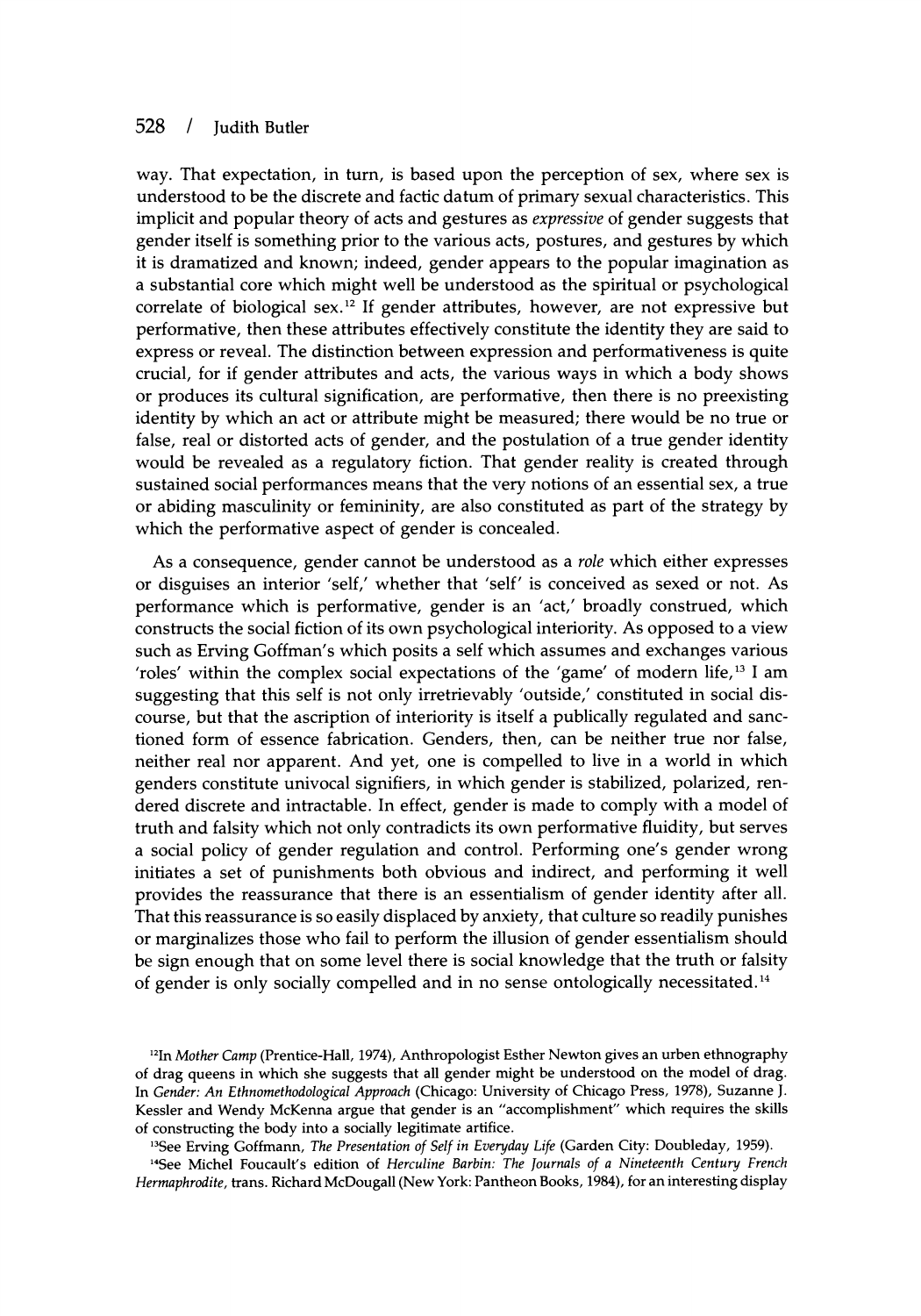#### **111. Feminist Theory: Beyond an Expressive Model of Gender**

This view of gender does not pose as a comprehensive theory about what gender is or the manner of its construction, and neither does it prescribe an explicit feminist political program. Indeed, I can imagine this view of gender being used for a number of discrepant political strategies. Some of my friends may fault me for this and insist that any theory of gender constitution has political presuppositions and implications, and that it is impossible to separate a theory of gender from a political philosophy of feminism. In fact, I would agree, and argue that it is primarily political interests which create the social phenomena of gender itself, and that without a radical critique of gender constitution feminist theory fails to take stock of the way in which oppression structures the ontological categories through which gender is conceived. Gayatri Spivak has argued that feminists need to rely on an operational essentialism, a false ontology of women as a universal in order to advance a feminist political program.I5 She knows that the category of 'women' is not fully expressive, that the multiplicity and discontinuity of the referent mocks and rebels against the univocity of the sign, but suggests it could be used for strategic purposes. Kristeva suggests something similar, I think, when she prescribes that feminists use the category of women as a political tool without attributing ontological integrity to the term, and adds that, strictly speaking, women cannot be said to exist.<sup>16</sup> Feminists might well worry about the political implications of claiming that women do not exist, especially in light of the persuasive arguments advanced by Mary Anne Warren in her book, *Gendercide.17* She argues that social policies regarding population control and reproductive technology are designed to limit and, at times, eradicate the existence of women altogether. In light of such a claim, what good does it do to quarrel about the metaphysical status of the term, and perhaps, for clearly political reasons, feminists ought to silence the quarrel altogether.

But it is one thing to use the term and know its ontological insufficiency and quite another to articulate a normative vision for feminist theory which celebrates or emancipates an essence, a nature, or a shared cultural reality which cannot be found. The option I am defending is not to redescribe the world from the point of view of women. I don't know what that point of view is, but whatever it is, it is not singular, and not mine to espouse. It would only be half-right to claim that I am interested in how the phenomenon of a men's or women's point of view gets constituted, for while I do think that those points of views are, indeed, socially constituted, and that a reflexive genealogy of those points of view is important to do, it is not primarily the gender episteme that I am interested in exposing, deconstructing, or reconstructing.

<sup>17</sup>Mary Anne Warren, *Gendercide: The Implications of Sex Selection* (New Jersey: Rowman and Allanheld, 1985).

of the horror evoked by intersexed bodies. Foucault's introduction makes clear that the medical delimitation of univocal sex is yet another wayward application of the discourse on truth-as-identity. See also the work of Robert Edgerton in *American Anthropologist* on the cross-cultural variations of response to hermaphroditic bodies.

<sup>&</sup>lt;sup>15</sup>Remarks at the Center for Humanities, Wesleyan University, Spring, 1985.

<sup>&</sup>lt;sup>16</sup>Julia Kristeva, "Woman Can Never Be Defined", trans. Marilyn A. August, in New French Feminisms, ed. Elaine Marks and Isabelle de Courtivron (New York: Schocken, 1981).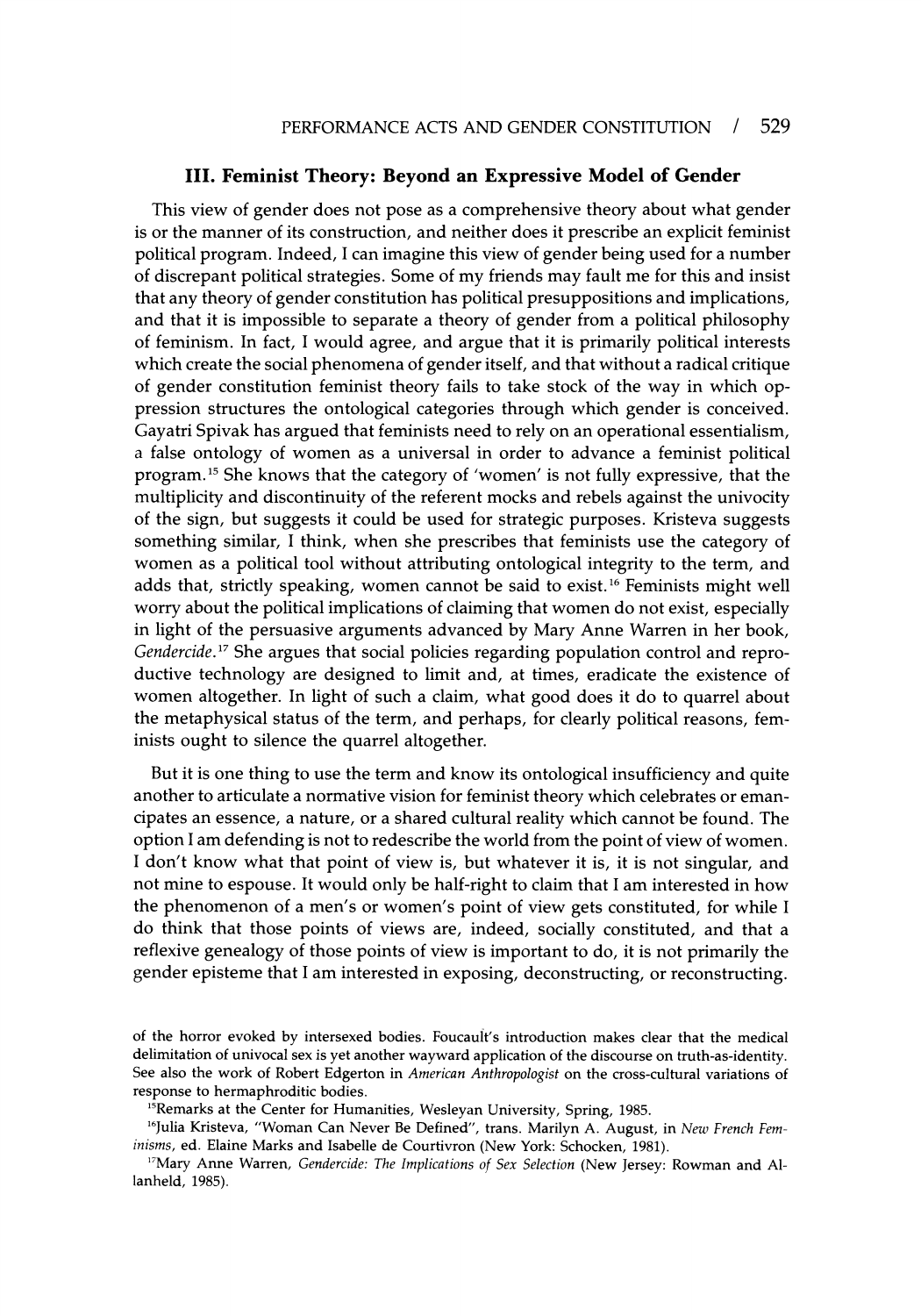Indeed, it is the presupposition of the category of woman itself that requires a critical genealogy of the complex institutional and discursive means by which it is constituted. Although some feminist literary critics suggest that the presupposition of sexual difference is necessary for all discourse, that position reifies sexual difference as the founding moment of culture and precludes an analysis not only of how sexual difference is constituted to begin with but how it is continuously constituted, both by the masculine tradition that preempts the universal point of view, and by those feminist positions that construct the univocal category of 'women' in the name of expressing or, indeed, liberating a subjected class. As Foucault claimed about those humanist efforts to liberate the criminalized subject, the subject that is freed is even more deeply shackled than originally thought.<sup>18</sup>

Clearly, though, I envision the critical genealogy of gender to rely on a phenomenological set of presuppositions, most important among them the expanded conception of an "act" which is both socially shared and historically constituted, and which is performative in the sense I previously described. But a critical genealogy needs to be supplemented by a politics of performative gender acts, one which both redescribes existing gender identities and offers a prescriptive view about the kind of gender reality there ought to be. The redescription needs to expose the reifications that tacitly serve as substantial gender cores or identities, and to elucidate both the act and the strategy of disavowal which at once constitute and conceal gender as we live it. The prescription is invariably more difficult, if only because we need to think a world in which acts, gestures, the visual body, the clothed body, the various physical attributes usually associated with gender, *express* nothing. In a sense, the prescription is not utopian, but consists in an imperative to acknowledge the existing complexity of gender which our vocabulary invariably disguises and to bring that complexity into a dramatic cultural interplay without punitive consequences.

Certainly, it remains politically important to represent women, but to do that in a way that does not distort and reify the very collectivity the theory is supposed to emancipate. Feminist theory which presupposes sexual difference as the necessary and invariant theoretical point of departure clearly improves upon those humanist discourses which conflate the universal with the masculine and appropriate all of culture as masculine property. Clearly, it is necessary to reread the texts of western philosophy from the various points of view that have been excluded, not only to reveal the particular perspective and set of interests informing those ostensibly transparent descriptions of the real, but to offer alternative descriptions and prescriptions; indeed, to establish philosophy as a cultural practice, and to criticize its tenets from marginalized cultural locations. I have no quarrel with this procedure, and have clearly benefited from those analyses. My only concern is that sexual difference not become a reification which unwittingly preserves a binary restriction on gender identity and an implicitly heterosexual framework for the description of gender, gender identity, and sexuality. There is, in my view, nothing about femaleness that is waiting to be expressed; there is, on the other hand, a good deal about the diverse

<sup>&</sup>lt;sup>18</sup>Ibid.; Michel Foucault, *Discipline and Punish: The Birth of the Prison trans. Alan Sheridan (New* York: Vintage Books, 1978).